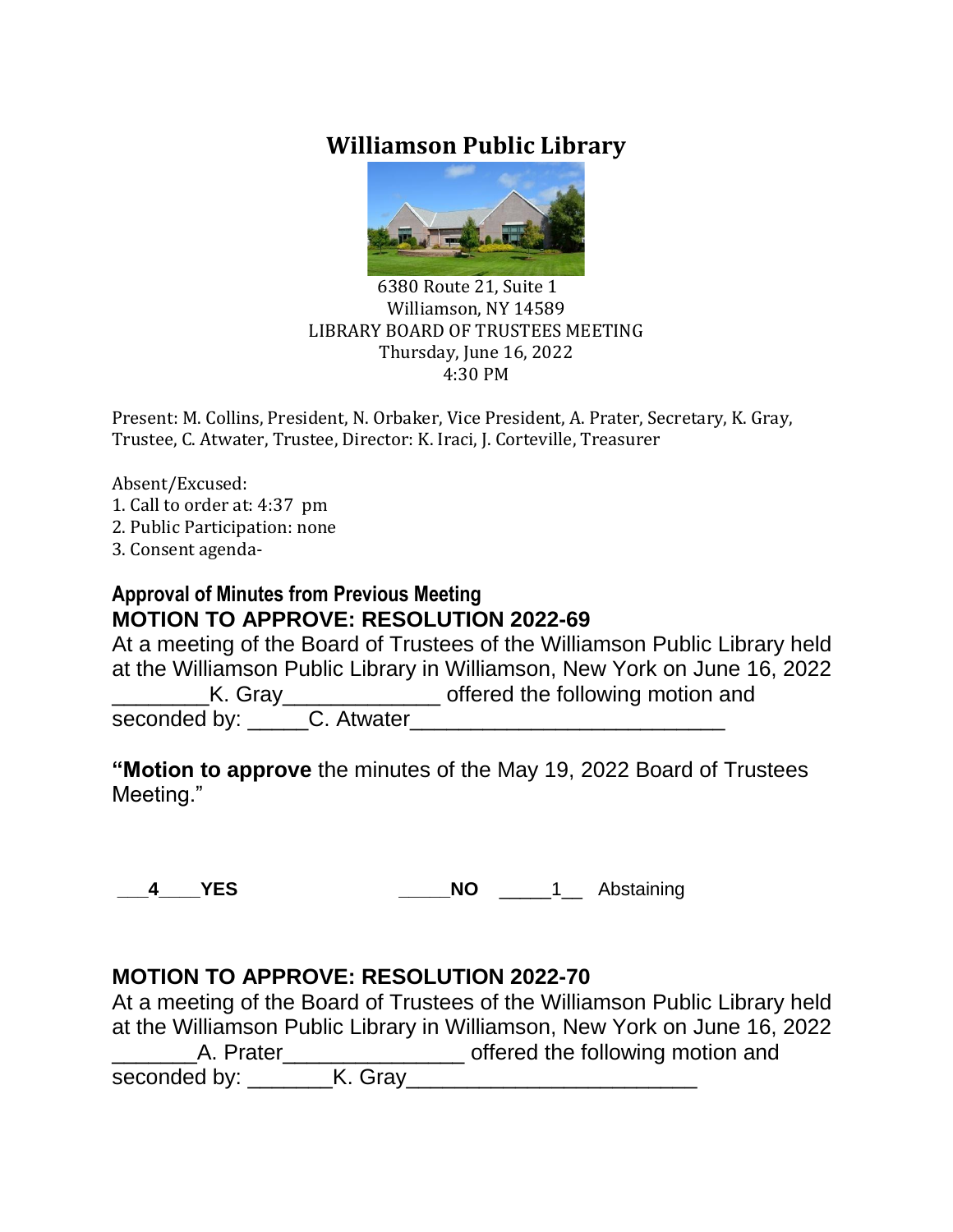### **"Motion to approve**

**Audit and Approval of bills, bill payment, payrolls, compensated time off and payroll change and benefits:**

Motion to certify the Board auditing and approval of

- 1) Payment of Bills and Check Signing for 2022 Abstract (6) Prior to Payment Totaling: \$7,046.47
- 2) Electronic and Pre-Payment of Payroll, Payroll Processing fees, Employee Benefits and compensated time off for Payrolls 11 and 12 for 2022

Totaling: \$22,408.75

5) Transfer of \$25,000 from Chase Operating to the Chase Payroll account for payroll and benefit expenditures for Payrolls #13 and Payroll #14. Transfer of \$5,000 from the Operating Account to the Voucher account for Abstract (6) and \$15,000 from the Operating Account to the voucher account to cover the warrant of bills on Abstract 7 (2022). Transfer of \$50,000 from the CNB Operating Account to the Chase Operating Account.

- a) Chase Bank and Canandaigua National Bank Statements for May 2022
- b) Payroll Change for Payrolls 11 and 12 (2022).
- c) Journal Change Entry report for May 19,2022-June 16, 2022.
- d) May Collateralization Statement for Canandaigua National Bank and Trust "

**\_\_\_5\_\_\_YES \_\_\_ 0\_\_\_NO** \_\_\_\_ Abstaining

### **c. Treasurer's Report**

## **MOTION TO APPROVE: RESOLUTION 2022-71**

At a meeting of the Board of Trustees of the Williamson Public Library held at the Williamson Public Library in Williamson, New York on June 16, 2022 A. Prater example and offered the following motion and seconded by: \_\_N. Orbaker\_

**"Motion to approve** the Treasurer's Report for May and June 2022.**"**

**\_5\_\_YES \_\_0\_\_NO** \_\_\_\_\_\_\_ Abstaining

## d. Director's Report

### **MOTION TO APPROVE: RESOLUTION 2022-72**

At a meeting of the Board of Trustees of the Williamson Public Library held at the Williamson Public Library in Williamson, New York on June 16, 2022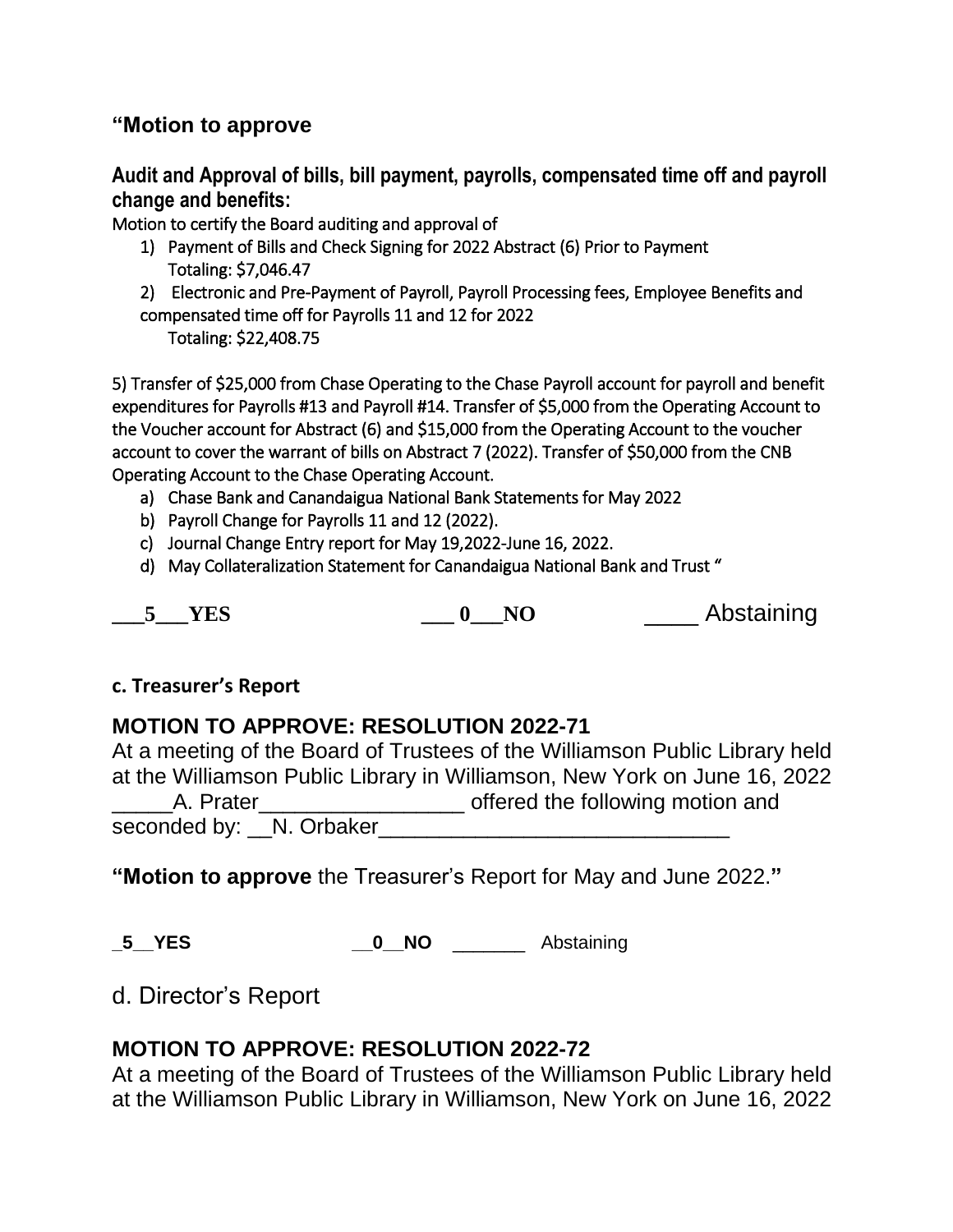Latter C. Atwater C. Atwater C. Atwater C. Atwater C. Atwater C. Atwater C. Atwater C. Atwater C. At a strateg seconded by: \_\_\_\_\_N. Orbaker\_\_\_\_\_\_\_\_\_\_\_\_\_\_\_\_\_\_\_\_\_\_\_\_\_\_

**"Motion to approve** the June Director's Report."

**\_\_5\_\_\_YES \_0\_\_NO** \_\_\_\_ Abstaining

**4. Old Business**

## **PLS HR WORKS EMPLOYEE HANDBOOK MOTION TO APPROVE: RESOLUTION 2022-73**

At a meeting of the Board of Trustees of the Williamson Public Library held at the Williamson Public Library in Williamson, New York on June 16, 2022 Latter C. Atwater Latter and C. Atwater Latter Latter Latter Latter Latter and G. Atwater Latter Latter and seconded by: K. Gray

**"Motion to approve** the HR Works Template policy on the giving and receiving gifts for Williamson Public Library Board and Staff with following dollar limit set: \$100.00

**\_\_\_\_5\_\_YES \_\_\_ 0\_\_\_NO** \_\_\_\_ Abstaining

## **MOTION TO APPROVE: RESOLUTION 2022-74**

At a meeting of the Board of Trustees of the Williamson Public Library held at the Williamson Public Library in Williamson, New York on June 16, 2022 Latter C. Atwater Latter and C. Atwater Latter Latter Latter Latter Latter Latter Street in Archives and seconded by: \_\_\_A. Prater\_\_\_\_\_\_\_\_\_\_\_\_\_\_\_\_\_\_\_\_\_\_\_\_\_\_\_\_

**"Motion to approve the HR Works Template policy on a vacation leave limit for employees that do not earn paid vacation leave for employees working under 20 hours a week being eligible to take unpaid vacation leave for 2 weeks of their regularly scheduled work hours per year. If more time is requested, the employee would need director review and approval prior to the leave."**

| VFC.<br>- MAN | N <sub>O</sub> | Abstaining |
|---------------|----------------|------------|
|---------------|----------------|------------|

**MOTION TO APPROVE: RESOLUTION 2022-75**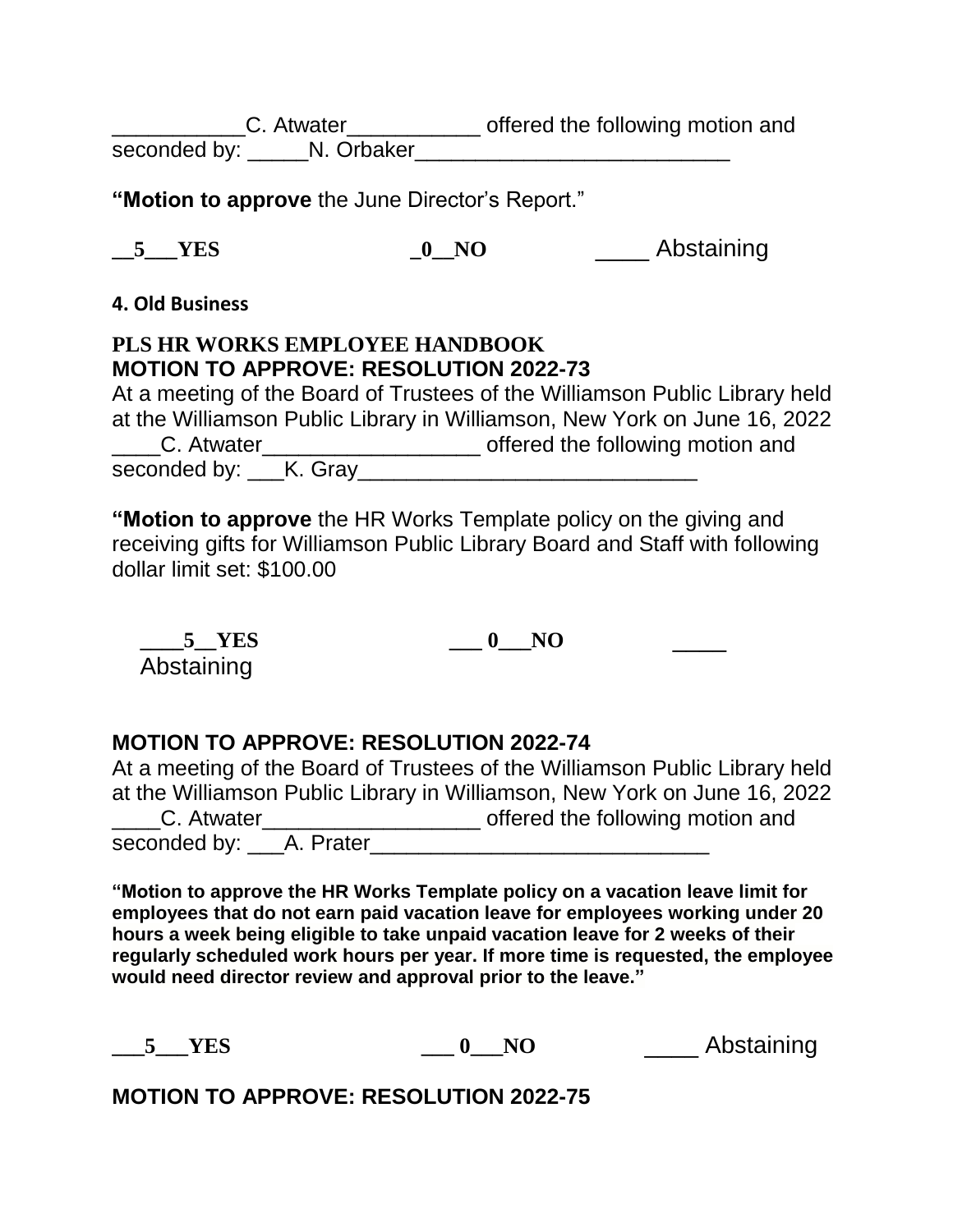At a meeting of the Board of Trustees of the Williamson Public Library held at the Williamson Public Library in Williamson, New York on June 16, 2022 N. Orbaker\_\_\_\_\_\_\_\_\_\_\_\_\_\_\_\_\_\_ offered the following motion and seconded by: \_\_\_\_\_\_K. Gray\_\_\_\_\_\_\_\_\_\_\_\_\_\_\_\_\_\_\_\_\_\_\_\_\_

**"Motion to approve the HR Works Template policy on accrued sick leave yearly use limit of 30 days for eligible employees. The Library may ask for written proof from a health care provider for eligibility to use sick leave. Staff need to use accrued sick leave above the 30 day yearly limit may appeal to the Board. The Board will consider the appeal based on the ability to cover the library staff members job duties, the financial impact to the library, and need."**

|  | N <sub>O</sub> | Abstaining |
|--|----------------|------------|
|--|----------------|------------|

### **MOTION TO APPROVE: RESOLUTION 2022-76**

|                      | At a meeting of the Board of Trustees of the Williamson Public Library held |
|----------------------|-----------------------------------------------------------------------------|
|                      | at the Williamson Public Library in Williamson, New York on June 16, 2022   |
| C. Atwater           | offered the following motion and                                            |
| seconded by: K. Gray |                                                                             |

#### **"Motion to approve the Williamson Public Library's health care policy as follows as part of the Pioneer Library System recommended HR Works Template:**

1. Full time permanent employees working 30-37.5 hours and part time employees who work 20-29 hours per week hired prior to December 31, 2015 and full-time employees working 30-37.5 hours hired after December 31, 2015 and up until May 31, 2022 will receive a health care allotment to be used to purchase health insurance coverage, invested in a deferred compensation account or taken as cash in half of the amount, to be taxable upon receipt if the employee has health care coverage. The health care allotment amounts and eligible plans will be determined by the Library Board for each fiscal year. Every eligible employee will be notified of the allotment amount and will be given the available options for using the allotment. Full-time Employees hired after June 1, 2022 will receive a health care allotment as determined yearly by the Library Board for health care coverage provided by the Library. If the employee has health care coverage via a plan not provided by the library, no additional options for use of the health care allotment nor will the health care allotment be provided or payable to the employee.**"**

**\_\_\_5\_\_\_YES \_\_\_ 0\_\_\_NO** \_\_\_\_ Abstaining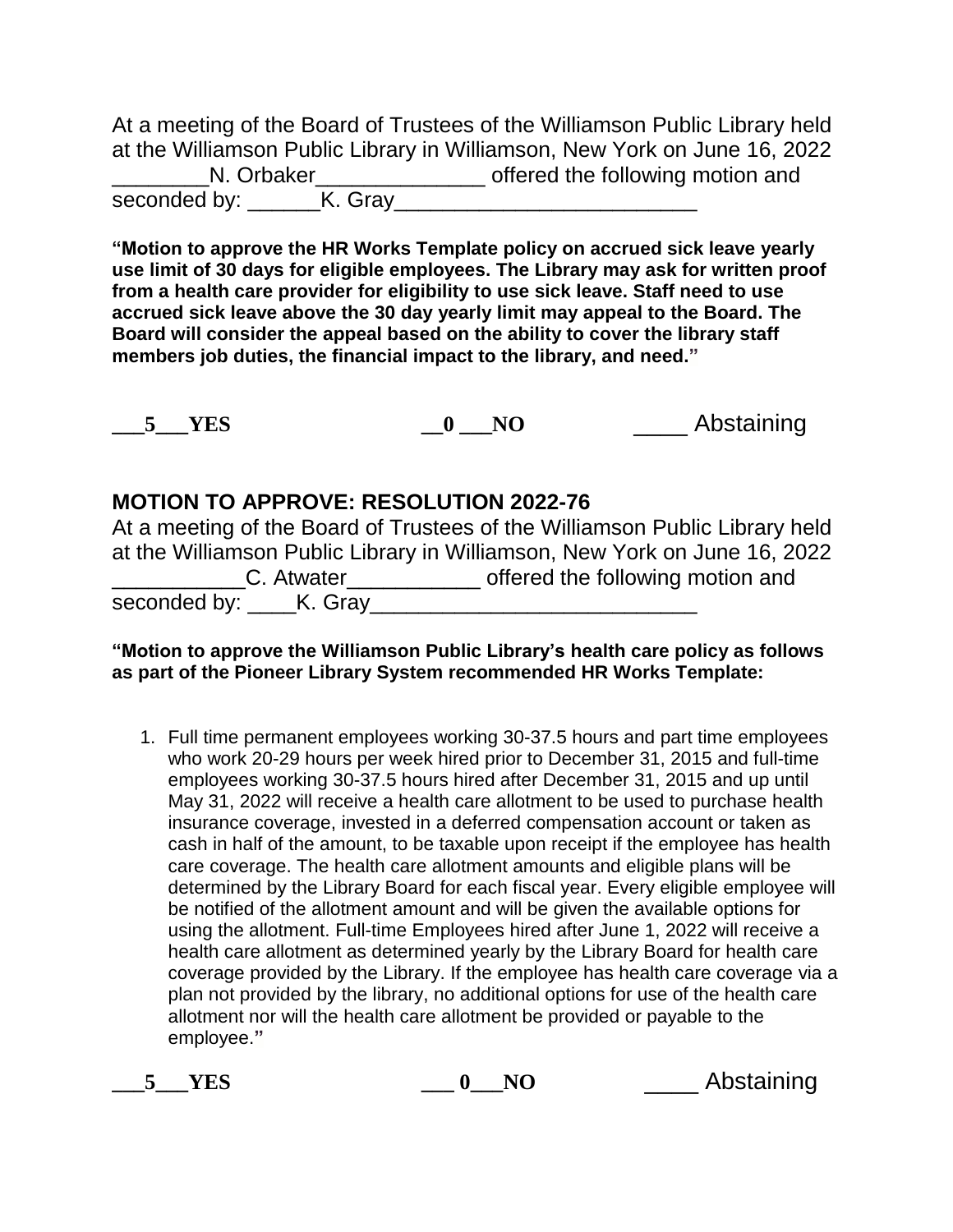## **MOTION TO APPROVE: RESOLUTION 2022-77**

At a meeting of the Board of Trustees of the Williamson Public Library held at the Williamson Public Library in Williamson, New York on June 16, 2022 \_\_\_\_\_\_\_\_\_\_N. Orbaker\_\_\_\_\_\_\_\_\_\_\_\_ offered the following motion and seconded by: \_\_\_\_\_\_\_C. Atwater\_\_\_\_\_\_\_\_\_\_\_\_\_\_\_\_\_\_\_\_\_\_\_\_

**"Motion to approve Pioneer Library System's recommended HR Works Template policy for requests for Reference Checks as follows:** 

So that the Library can handle requests for job references in a consistent, fair and lawful manner, all requests for official job references on behalf of the Library must be forwarded to the Library Director. No other person or department is authorized to release professional references for current or former employees. In response to iob reference requests,

**Williamson Public Library** will only confirm current or former employees' dates of employment and job title.**"**

**\_\_\_5\_\_\_YES \_\_\_ 0\_\_\_NO** \_\_\_\_ Abstaining

### **MOTION TO APPROVE: RESOLUTION 2022-78**

At a meeting of the Board of Trustees of the Williamson Public Library held at the Williamson Public Library in Williamson, New York on June 16, 2022 **N.** Orbaker\_\_\_\_\_\_\_\_\_\_\_\_\_\_\_\_\_\_\_ offered the following motion and seconded by: \_\_\_M. Collins

**"Motion to approve updating the Williamson Public Library's 2019-65 motion for a sick time liability reserve to reflect changes in the Personnel Policy to limit the yearly use of sick time accrual to 30 days for eligible employees. Yearly calculation for a sick time reserve would be to use the two highest employee banks as of January 1 each year multiplied by the rate of pay for those two highest banks for 30 days each."** 

**\_\_\_5\_\_\_YES \_\_\_ 0\_\_\_NO** \_\_\_\_ Abstaining

### **MOTION TO APPROVE: RESOLUTION 2022-79- TABLED**

At a meeting of the Board of Trustees of the Williamson Public Library held at the Williamson Public Library in Williamson, New York on June 16, 2022 offered the following motion and seconded by: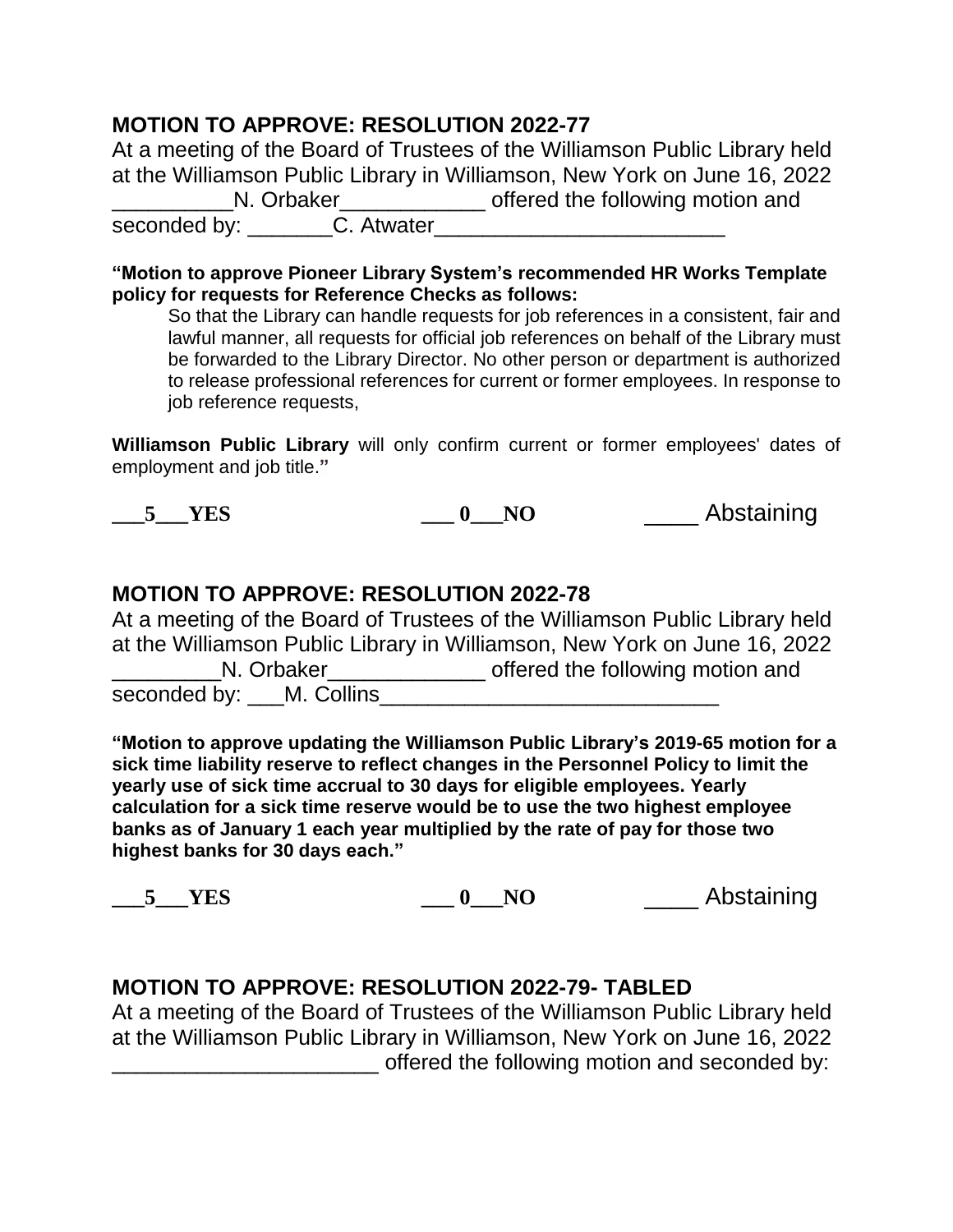**"Motion to approve setting the 2022 Restricted Reserve (331) account threshold as attached and moving monies in excess of threshold to the general reserve (340) as of June 1, 2022."** 

**\_\_\_5\_\_\_YES \_\_\_ 0\_\_\_NO** \_\_\_\_ Abstaining

## **MOTION TO APPROVE: RESOLUTION 2022-80**

|                         | At a meeting of the Board of Trustees of the Williamson Public Library held |
|-------------------------|-----------------------------------------------------------------------------|
|                         | at the Williamson Public Library in Williamson, New York on June 16, 2022   |
| A. Prater               | offered the following motion and                                            |
| seconded by: C. Atwater |                                                                             |

**"Motion to approve the Pioneer Library System HR WORKS Personnel Policy Handbook incorporating the current Williamson Public Library Handbook, motioned additions, changes and updates as per the May 19, 2022 Williamson Public Board of Trustees meeting effective June 16, 2022 as per the Williamson Public Library bylaws and final review of incorporation at the June 16, 2022 Board Meeting."** 

**\_\_\_\_5\_\_YES \_\_\_ 0\_\_\_NO** \_\_\_\_ Abstaining

B. RGE Bill

**C. Pest Control**

**5. New Business**

a. Acceptance of Resignation of FT Young Adult Specialist

## **MOTION TO APPROVE: RESOLUTION 2022-81**

At a meeting of the Board of Trustees of the Williamson Public Library held at the Williamson Public Library in Williamson, New York on June 16, 2022 LC. Atwater\_\_\_\_\_\_\_\_\_\_\_\_\_\_\_\_\_\_\_\_ offered the following motion and seconded by: A. Prater

**"Motion to approve the acceptance of the attached resignation of Young Adult Specialist Haley Shear effective June 10, 2022 at 5 pm."**